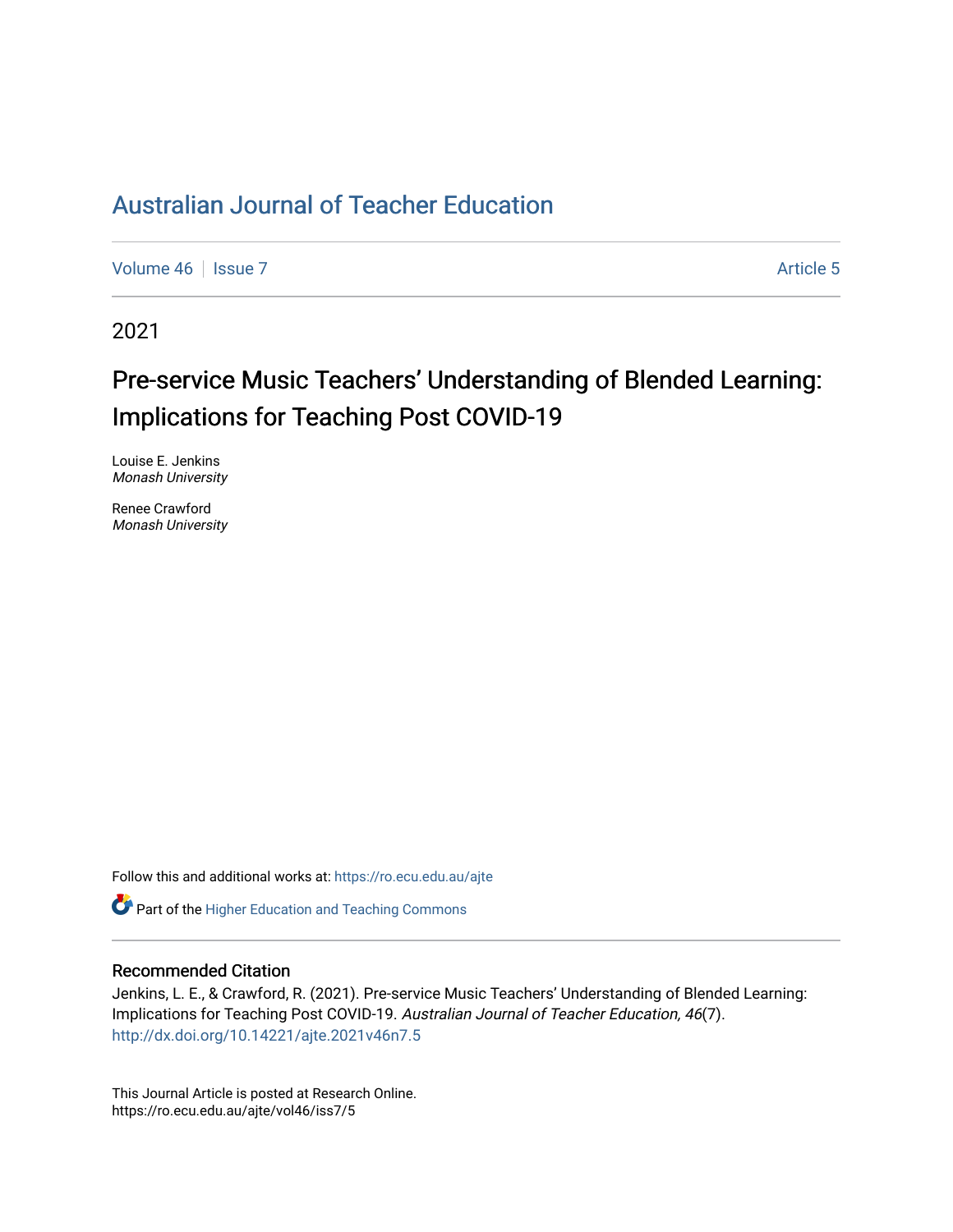## **Pre-service Music Teachers' Understanding of Blended Learning: Implications for Teaching Post COVID-19**

Louise E. Jenkins Renee Crawford Monash University

*Abstract: The significant increase in online teaching during the COVID-19 pandemic has created a heightened need for educators to implement teaching methods which do not rely solely on "face-toface" learning within the same physical space. Blended Learning (BL) is one such approach, allowing for flexibility in the delivery of a class and constant access to unit materials. This paper reports on an investigation, by two Australian Pre-service Teacher (PST) educators, of their students' understanding of BL at the beginning and end of a BL music method unit. Data were collected for three consecutive years with three separate cohorts. Findings indicated that the majority of the participants began the unit with little to no understanding of BL. This improved considerably through direct BL experience, with some exceptions. The implications for the development of flexible and responsive PST education in the current and post pandemic education environment are considered.* 

**Key words**: Blended learning, COVID-19, pre-service teacher education, flexible learning and teaching, music teaching.

## **Introduction**

"Higher education institutions have long recognised that holding onto past learning and teaching practices is not congruent with the needs of our knowledge society" (Waha & Davis, 2014, p.172). Currently, the need for teaching approaches to respond to social change is crucial as we experience a global pandemic due to the COVID-19 virus. This crisis has significantly affected educators' and students' safety when working in the confined space of a classroom due to the potential for the virus to be spread from person to person through direct or indirect contact (World Health Organisation, 2020). Prior to this international medical crisis, students expected to be studying in a flexible learning environment with twenty-four hour access to unit resources (Crawford & Jenkins, 2017). This is unlikely to change as the pandemic has brought with it the need for even more flexible teaching approaches which cater for an array of learning contexts. Blended Learning (BL) offers the opportunity to manage this rapidly changing learning environment while providing quality teaching.

Teachers often implement methodologies learnt in their pre-service teacher (PST) courses in their school classrooms and in doing so 'act as change agents for technology integration in schools' (Teo et al, 2008, p.163). If BL is taught effectively in a PST course this increases the chance of it being taught well in a school program. PST educators therefore have a responsibility to implement learning which is relevant to the social context, creating focused teaching imperatives. The two researchers, who are both pre-service educators,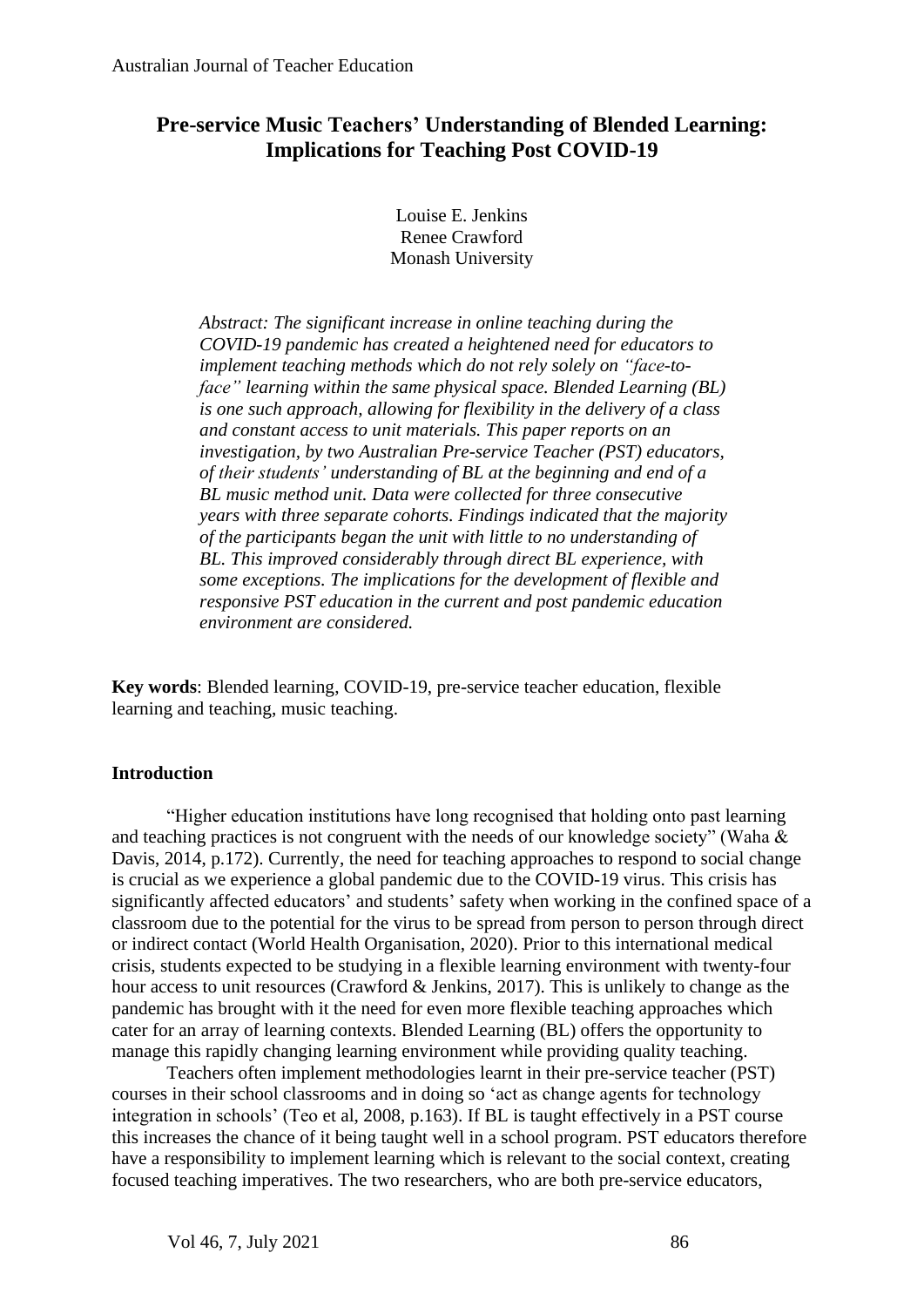implemented BL in their own music method classroom to enhance the learning outcomes and to increase the PSTs' understanding of BL. The researchers sought information about the PST's understanding of BL, both pre-and post-semester. The students were encouraged to think more deeply about BL to develop their knowledge constructs and skills and future professional development; this process also informed the researchers' teaching practices (Crawford & Jenkins, 2018; Eret-Orhan et al, 2018).

## **Understandings of Blended Learning**

"Current literature in the field of blended learning is relatively young'' (Singleton, 2012, p.31) and definitions of BL can differ, but a generally accepted understanding is that it combines online and on-campus components (Bicen et al, 2014). By combining these elements the students are experiencing an independent approach to learning while also collaborating with other class members regularly (Garrison & Kanuka, 2004). Some view BL as a substantial integration of technologies into onsite instruction (Picciano, 2006), but this perspective is perhaps limited as BL is a more complex and considered approach than this (De George-Walker & Keeffe, 2010). The educator must consider the planning, implementation and management of the classroom. A two-way interaction takes place between the student and the teacher whereby the student achieves a target and the learning expectations are then modified in response. This leverages students' prior knowledge and capabilities to increase overall learning outcomes (Hamilton & Tee, 2013).

The complexities of BL mean that the development of an effective BL process requires a re-definition of the student and teacher learning relationship (Garrison & Kanuka, 2004). This may involve a refocus from (i) teacher to student (ii) content to experience and (iii) technologies to pedagogies (Oliver & Trigwell, 2005). The implementation of BL in the classroom therefore requires considerable planning and a solid understanding of what it entails. This includes how it affects the role of the teacher, the student experience, course/unit content and the mode of delivery using technology and in-class resources. For PSTs who are in the process of learning their craft and developing different teaching methodologies such as BL, there is a need to make connections between university classrooms and 'imagined' school classrooms (Carrington & Salva, 2010). This process will enhance their ability to ''meaningfully teach with and integrate digital technologies in learning and teaching'' (Lemon & Garvis, 2016, p. 387). With an array of understandings about BL, educators may now need to reconsider how such an approach should be implemented if teaching is to respond effectively to the impacts of COVID-19.

## **Methodology**

The research used an embedded advanced mixed methodology (Creswell, 2014). For the purposes of investigating students' understanding of BL, the data is drawn from a survey and student work samples from online forums. These were compulsory and were implemented via an online learning platform (Moodle).

The research questions were as follows:

- What are the PSTs' understandings of Blended Learning prior to commencing the unit?
- Having participated in a Blended Learning classroom, what are the PSTs' understandings of BL post the unit?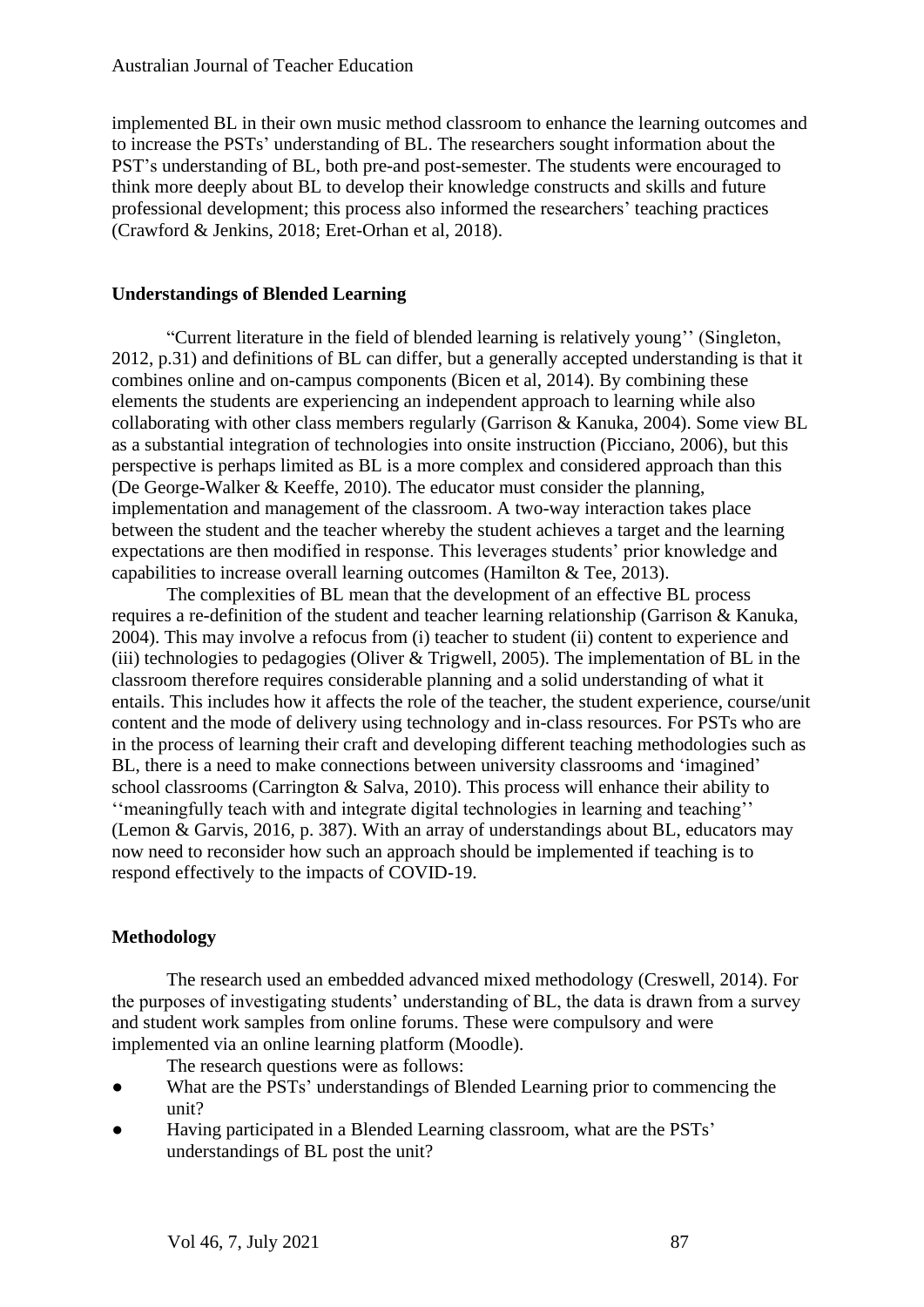#### **Ethical Considerations**

Ethical approval for this project was gained from the relevant university ethics committee for human research. All participants consented to be part of this research and were provided with an explanatory statement prior to participating. As the researchers were the participants' music method educators there was an associated imbalance of power. A process was implemented to address this issue. A third party, who was not an educator of the music students, managed the survey process and de-identified the forms before returning these to the researchers. The provision of hard copy surveys allowed for an efficient de-identification as names were physically removed from the top of the survey front page. To allow for a comparison between participant responses in the pre-and post-surveys, the third party kept a record of the participants with their names and survey numbers. In the post survey this record was used to ensure that each participant received a post-survey with the same number on the front as they completed for the pre-survey.

#### **Blended Learning Implementation in PST Method Classroom**

Prior to beginning the research the educators implemented some in-class changes to incorporate a BL approach. These changes were based on the work of Garrison and Kanuka (2004), Oliver and Trigwell (2005), De George-Walker & Keeffe (2010) and Hamilton and Tee (2013). The researchers adopted an understanding of BL as a combination of "face-toface" and online learning which incorporated a re-consideration of the role of the educator and student. The researchers considered themselves to be facilitators and the students were the focus during class. The sharing of ideas and the development of understandings were nurtured and the students were encouraged to develop their ability to work independently, in a 'face-to-face' group and within an online platform.

The class met for 3 hours on campus each week over a 12 week semester. A predominantly non-paper environment was achieved through the consistent use of technology, particularly ipads, laptops and smartphones. The PSTs understood that they always needed to have a technological device available during class. There was regular participation in online forums both in and out of timetabled class time. The forums engaged with and extended the on-campus class content. This was achieved through the provision of focus questions which prompted all students to participate in an online discussion, and the brainstorming and sharing of teaching approaches, examples and lesson plans. The educators planned their content to include 'real-time' posts during class which were used as a catalyst to stimulate and frame classroom discussion. Web 2.0 content was included as part of activities and online discussion to broaden perspectives and allow for an analysis of ways to teach music in a BL environment.

#### **Participants**

All participants were pre-service music teachers who were studying to be secondary school teachers in a Bachelor of Education degree, a Graduate Diploma of Education or a Master of Teaching in an Australian university. The participant numbers in the three separate cohorts were year 1, n=28, year 2, n=28, year 3, n=24, total number of participants, n=80.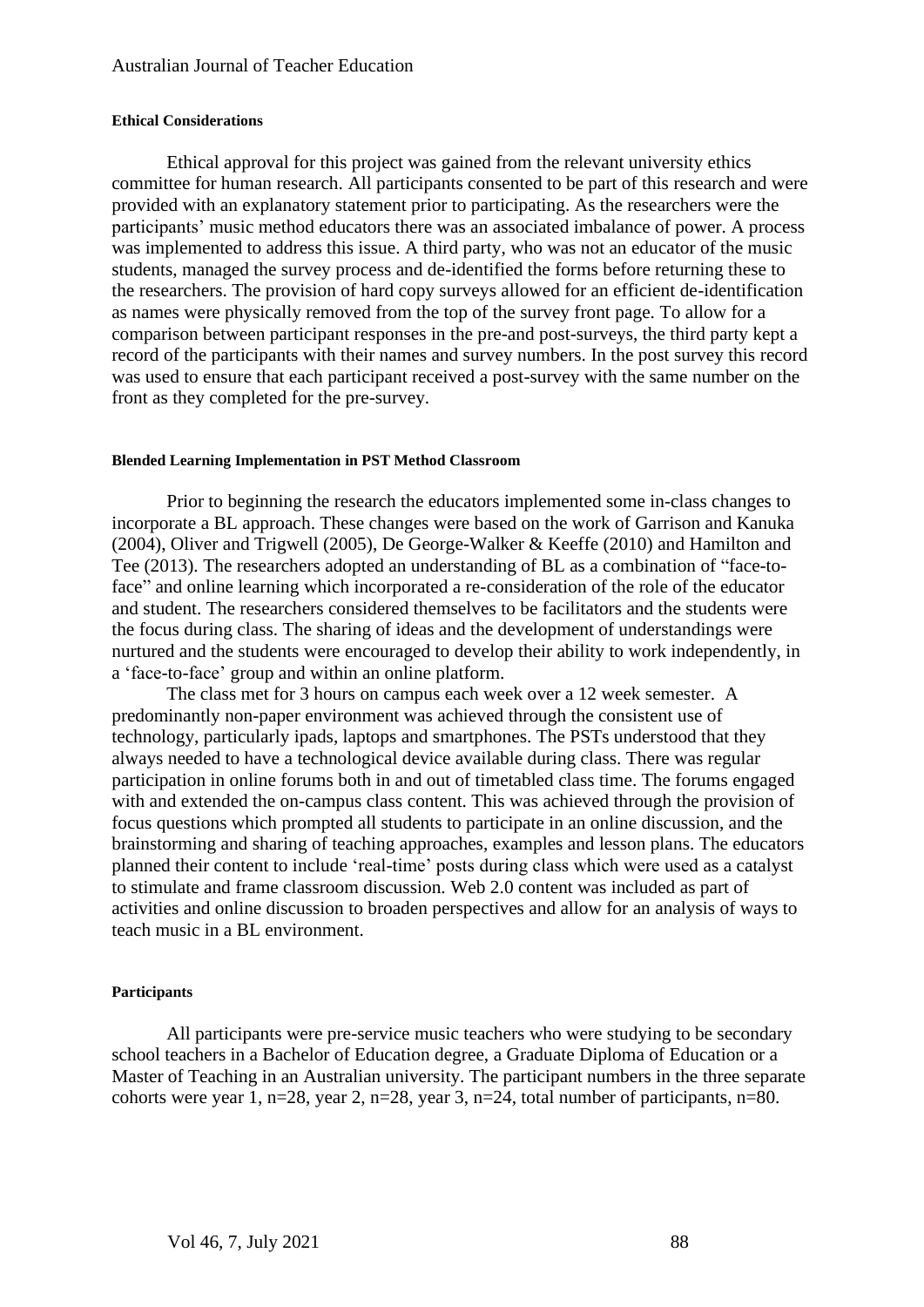## **Data Collection/ Tools/Protocols**

The research tools included a pre-and post-survey which were implemented in each of the three years. The first survey (pre) took place at the beginning of semester and the second (post) was conducted at the end of the semester after the participants had experienced the BL approach in their university classroom. In years two and three some student work samples from online forums were included to enrich the data

## **Survey Questions**

Pre-and post-surveys were provided to participants in hard copy and participants completed the surveys manually. The surveys included open-ended questions which are outlined below. The post survey had some additional questions which engaged with data from the first survey and explored the impact of BL on the participants' thinking about teaching. **Pre:**

- 1. What is your understanding of the term blended learning? (open ended)
- 2. Why do you think your lecturers have chosen to use blended learning in their workshops? (open ended)
- 3. With regard to your own learning, do you have any issues with the blended learning approach? Please explain your answer.

## **Post:**

- 1. What is your understanding of blended learning at the end of the unit? (open ended)
- 2. Do any of the following terms resonate with your understanding of blended learning? (multiple choice)
- 3. Why do you think your lecturers have chosen to use blended learning in their workshops? (open ended)
- 4. After experiencing blended learning as a pre-service teacher-do you value this approach? (Likert scale)
- 5. Do you feel confident enough to implement this approach in your classroom? (Likert scale)
- Do you think the blended learning approach had a positive impact on your learning (Likert scale). Please explain your answer-how and in what way? (open ended) The open-ended questions allowed the PSTs to provide a written description of BL

from their perspective, including its various elements or characteristics The findings and discussion section will be based on the data from question 1 from the pre-and post-survey as this provided a valuable picture of participants' development in their understanding of BL from the beginning of semester to the end of semester. The connections between the PST's understanding of BL and how this informs and engages with a post-pandemic educational space is the focus of this article.

#### **Online Forum Student Work Samples**

Engagement with online forums was a regular and valued part of the BL classroom implementation. These forums supported the students' developing understandings of their thinking about pedagogy, the role of music in the curriculum and the development of quality teaching resources. Students shared ideas about the inclusion of online learning in their planning for teaching and how they might implement activities and BL teaching in their future school music classroom. These student work samples enriched the data and provided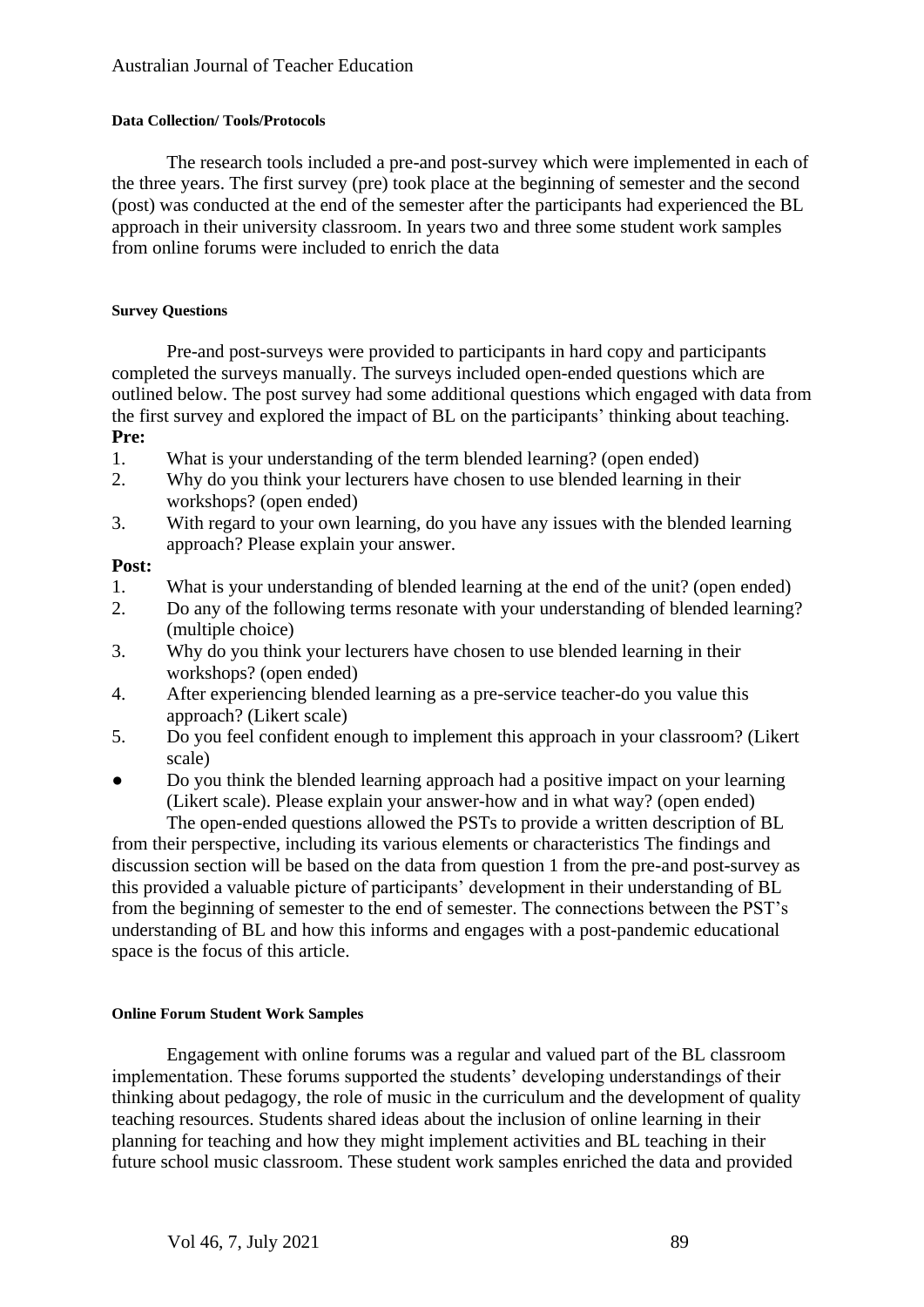for greater trustworthiness through triangulation of data (Hendricks, 2009). The samples also provided a deeper perspective on the PSTs' understanding of BL as a process for learning.

#### **Data Analysis**

Content analysis was used to analyse the data from the survey questions as it provided a framework for the counting of the words and phrases and then the interpretation of meaning (Kuckartz, 2014). Words/phrases such as "face-to-face", traditional teaching, online teaching, forums, facilitator and interaction were counted and used as the basis for an objective coding framework (Berg, 2001). The second step was to analyse in what combinations these words appeared with each other, or with other words, and what meaning this conveyed about the participants' understanding of BL. The work samples involved a more interpretative form of content analysis to allow for an assessment of the participant's depth of understanding of how online activities could form part of productive BL learning.

#### **Findings and Discussion Pre-and Post-Surveys**

*Year 1*

After much consideration of the wide array of BL definitions available, and the implementation of content analysis using a coding framework, it was decided that a satisfactory understanding of BL needed to incorporate a recognition of on-campus "face-toface" and online components (Bicen et al, 2014; Singleton, 2012). In year 1 some participants displayed 'no' or 'limited understanding' in the pre-survey with 8 remaining at none/very limited understanding after a semester of BL experience. Positively, 18 of 28 participants showed a good understanding of the BL concept at the post stage. See table 1 below:

| Year 1 | No response<br>provided<br>(nothing)<br>written) | <b>Very limited</b><br>understanding<br>shown of BL | Showed an<br>understanding that<br><b>BL</b> is a combination<br>of "Face-to-<br>face"/online delivery | Total no.<br>participants |
|--------|--------------------------------------------------|-----------------------------------------------------|--------------------------------------------------------------------------------------------------------|---------------------------|
| Pre    |                                                  | 20                                                  |                                                                                                        | 28                        |
| Post   |                                                  |                                                     | 18                                                                                                     | 28                        |

#### **Table 1**

Participants 5 and 7 had a limited understanding in the pre-survey with participant 5 suggesting it was about learning together and developing ideas. Participant 7 responded with humour saying "guessing it's nothing to do with a food blender". Others did not engage with the concept at all throughout the semester, for example participant 5 who described BL in the post survey as "group work". Whilst the latter was reflective of one of the activities used frequently in the methods class, this did not demonstrate any development in understanding. In contrast, participant 7's post survey response showed considerable development. They referred to aspects of the classroom activities "incorporating Moodle, ICT, PowerPoints, group work" which described some of the possible components of BL. Similarly, participant 14 showed an improved understanding, initially believing it was two or more classes being joined together and then at the end of semester understanding it was "a combination of class work and online work/learning".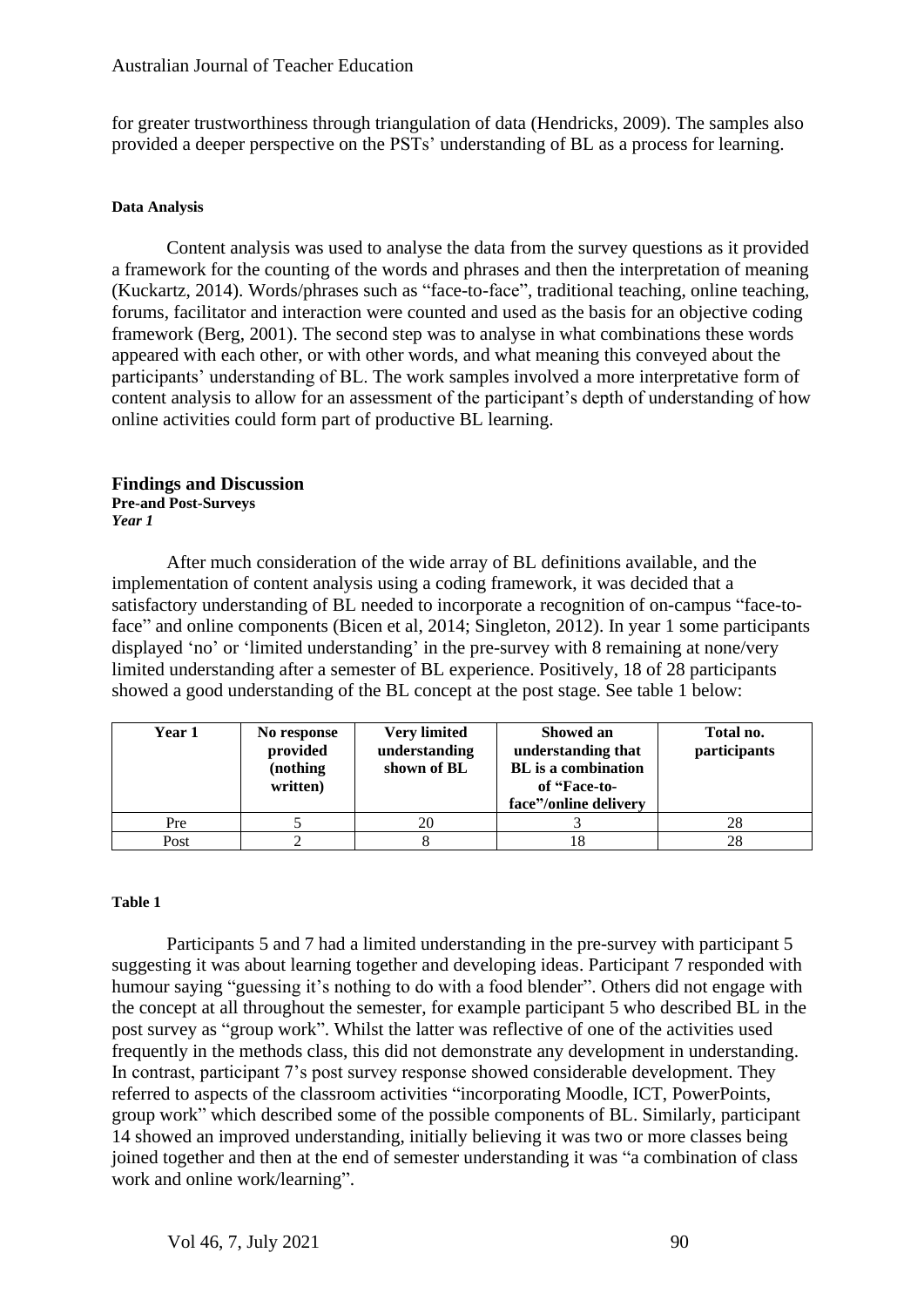#### Australian Journal of Teacher Education

The responses of participants such as 5 and 7 belied the assumption that young people's prior knowledge and skill in technology should be leveraged in a BL environment (Hamilton & Tee, 2013; Rosenburg, 2006). If a student enters a PST course without a prior understanding of BL and is unwilling to develop an understanding via their course experience, they will be unlikely to implement BL effectively in their own future school classrooms. There was little proactive behaviour being displayed by these participants in relation to self-development and engaging with different approaches to teaching (Carrington & Salva, 2010).

Several participants showed a good understanding pre- and post-survey, such as participant 27 who initially gave a valid answer which included online and "face-to-face" learning (Bicen et al, 2014; Picciano, 2006). They then developed this into a post response which recognised a "blend of pedagogical methods to deliver a unit of work" which involves group work, private work and technology. This response suggested that the participant 27 had engaged with some of the complexities of BL beyond the "face-to-face" and online combination and had considered the various types of activities which BL could include and the pedagogy which underpins it (Garrison & Kanuka, 2004; Oliver & Trigwell, 2005). Participant 7 cited activities such as the "inclusion of technology and online platforms and group work" which may have been a reflection of their PST classroom experience where this type of work was regularly implemented as part of the BL approach.

The flexibility which BL provides was recognised and participant 24 suggested in the pre- survey that BL means less days spent at university and more online student contributions. In the post survey they said it was about students contributing more via Moodle and participating in discussion of topics outside of class. This response demonstrated an understanding that BL is not limited by time and place, a characteristic our current global education environment expects (Tucker, 2013).

#### *Years 2 and 3*

Following the analysis of year one data the researchers decided that the pre- and postsurveys were not sufficient to demonstrate the level of the student's understanding of BL in relation to their own future classroom work. The surveys had not allowed for a demonstration of more complex thinking about the use of Web 2.0 and other possible online inclusions in BL teaching. It was decided to include some student work samples as data to ascertain whether the PSTs were able to recognise and engage with the challenges and limitations of BL.

In addition, the variation in responses from year one participants, and the wide range of definitions and understandings available outside of the project, prompted the researchers to spend considerable time re-thinking how they would assess whether a participant's response showed a valid understanding of BL. It was concluded that a response which named 'in-class' and 'online learning' as the major components of BL was still valid, but a response which was based on the participants' experiences in the BL classroom was also evidence of a valid understanding. These students had gained their understanding of BL via experiential learning, the experience informing their awareness of what BL incorporated (Kolb, 1984). They had a concrete experience which they reflected upon, then developed new concepts which they could test in new situations such as their planning for future classrooms. This considered approach to the analysis of the responses to question 1 (pre-and post-surveys) was taken into years two and three.

In years 2 and 3, as in year 1, the data also showed an increase in the number of participants whose understanding of BL had developed from pre-to post-survey. In year 2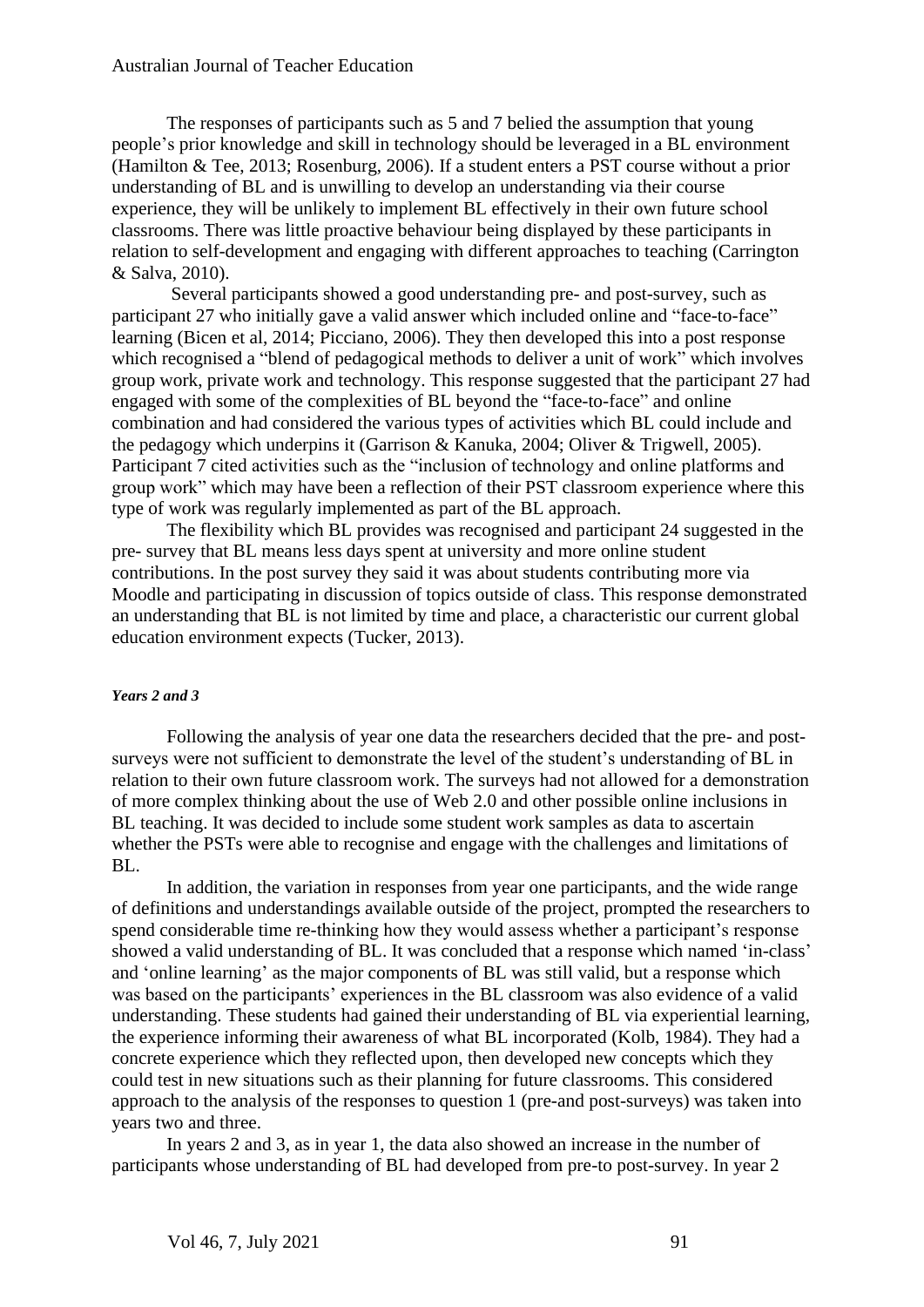#### Australian Journal of Teacher Education

there were 15 with limited understanding in the pre-survey but only 4 in the post. In year 3 there were 13 participants who demonstrated little understanding pre-semester and only 3 in the post-survey. Data indicated that 17 had a valid understanding in the post survey in year 2 and 15 in year 3. It should be noted that in year 3 there were only 24 participants compared to 28 in years 1 and 2. See table 2 below:

| Year   | No response<br>provided<br>(nothing)<br>written) | <b>Very limited</b><br>understanding<br>shown of BL | Showed an understanding<br>that BL is a combination of<br>"Face-to-face"/online<br>delivery | Total no.<br>participants |
|--------|--------------------------------------------------|-----------------------------------------------------|---------------------------------------------------------------------------------------------|---------------------------|
| Year 2 |                                                  |                                                     |                                                                                             |                           |
| Pre    |                                                  |                                                     | 10                                                                                          | 28 (year 2)               |
| Post   | ⇁                                                |                                                     | 17                                                                                          | 28 (year 2)               |
| Year 3 |                                                  |                                                     |                                                                                             |                           |
| Pre    |                                                  |                                                     |                                                                                             | 24 (year 3)               |
| Post   |                                                  |                                                     | 15                                                                                          | 24 (year 3)               |

#### **Table 2**

The researchers were though, presented with a new challenge. In the pre-survey question 1, one student admitted to using the internet, saying ''From WIKI: B.L. [blended learning] is education that combines "face-to-face" classroom methods with computermediated activities'' (participant 8). This exact wording was reiterated by participant 15, indicating they had also accessed the Wikipedia definition. The management of the survey completion was done by a third party to meet ethical requirements, so the researchers were not present to observe this breach of accepted protocol. Whilst participant 15 showed a more individually shaped response in the post survey, saying it was 'ICT incorporation and online shared resources', participant 8 did not provide a response. The researchers decided that they would not include these pre- responses as part of the analysis as these were not the participant's own thoughts.

Similarly to year 1, some year 2 and 3 participants had no understanding pre-or postsurvey like participant 20 (year 2) who said in the pre-survey "not too sure, different learning that is put into one category" and then "not sure" in the post survey. Participant 1 (year 3) further exemplified this saying in the pre-survey "does it mean everyone post ideas and we can all use these ideas as resources?" and then "I'm still not sure what it means" in the post.

Others showed an understanding of the basics of BL such as participant 17 (year 3) who described it in the pre-survey as online learning and "face-to-face" and then in the postsurvey said "using technology and "face-to-face" teaching and learning". Participant 11 (year 3) directly referenced their own experience stating "for this particular class the methods were normal classroom instruction, discussions and online contributions".

This type of experiential learning was further evident in responses which described the emphasis on student-focused work. For example, participant 15 (year 3) described BL as including group work and class discussions and participant 25 (year 3) stated that it focused on the sharing of resources and ideas with their peers. This appeared to reflect their experience in the music method class as the BL had focused on students rather than the educators and encouraged group discussion, the sharing of ideas and collaboration on assessment tasks and activities. Similarly, participant 7 (year 2) described the value of "Exchanging our thoughts on Moodle" as this helped them to "collect all the resources for my future''. This demonstrated the way in which the online component was used in the methods class as a tool to support the pedagogy (Oliver & Trigwell, 2005). By including technology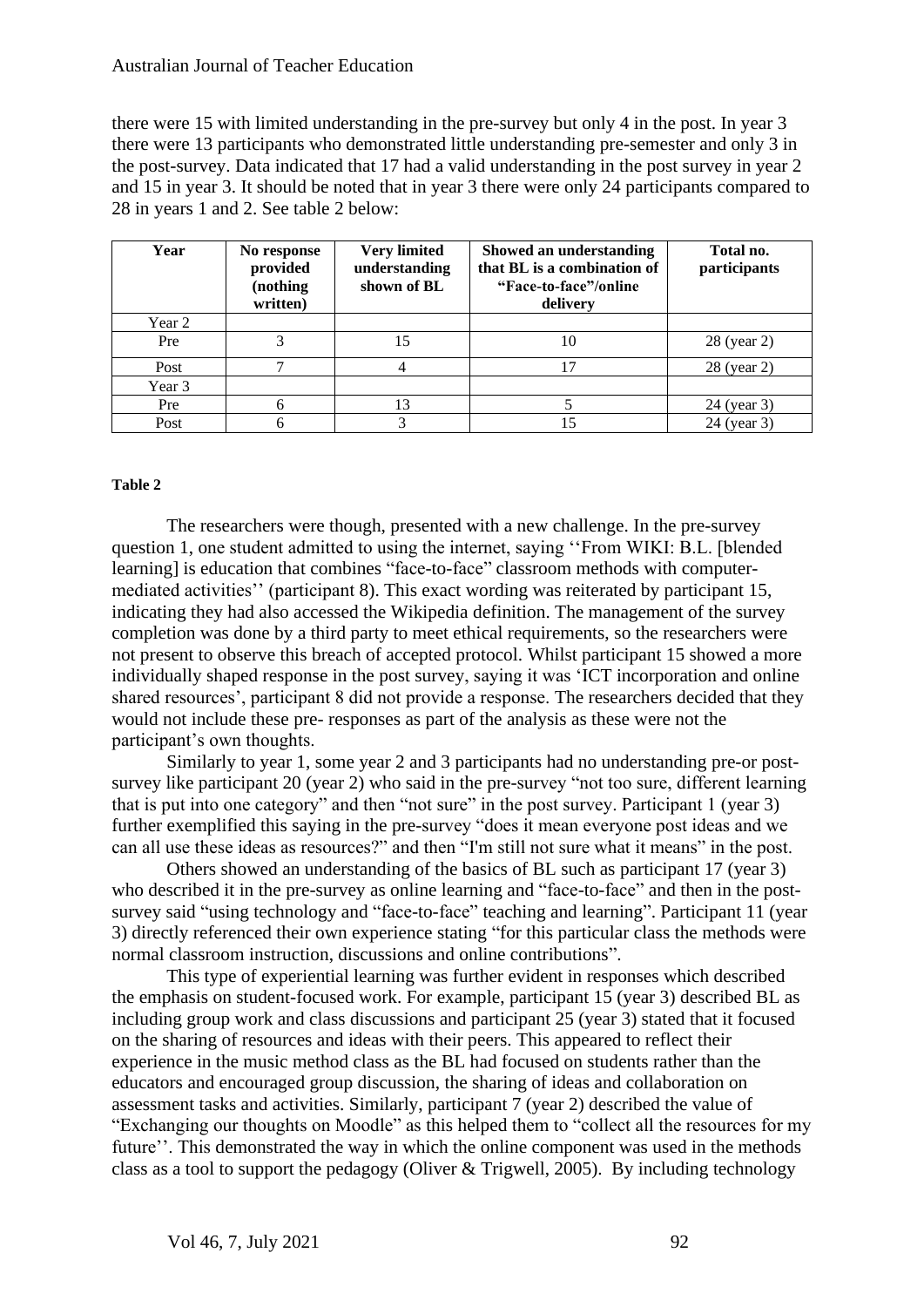or online components the approach took advantage of web technology and community resources to support student learning (Hwang et al, 2009). Participant 18 (year 2) identified the positives of this and described BL as "collaborative, structural, team learning".

These types of responses reflected the change in relationship between the educator and student and the nature of their roles in the classroom through:

- the constant exchange of student ideas
- group work
- forum activities that stimulated well considered written exchanges
- the sharing of resources

The collaboration and structure of the classes emphasised experience over content and whilst the classes used technology, there was a constant emphasis on this as a means to support, but not drive learning. These experiences aligned with the concept of the learner being at the centre of the curriculum (Chigeza & Halbert, 2014, p.145) and BL being far more complex than the integration of technology with "face-to-face" learning (De George-Walker & Keeffe, 2010).

#### **Online Forum Student Work Samples**

Having identified issues in year 1 with the limitations of the survey responses and assessment of the participants' understanding of BL, in years 2 and 3 the researchers expanded the data sets. Student work samples were used to enrich the data and increase the trustworthiness of the analysis and findings. These work samples helped to demonstrate whether the students could engage with a discussion about the value and purpose of online forums and Web 2.0 learning activities within a BL classroom. A focused music activity allowed students to discuss specific music aspects that connected with the imagined future school music classroom (Carrington & Salva, 2010).

In an online forum the participants discussed their ideas about the potential use of Web 2.0 and what it would contribute to the BL learning. The discussion engaged with questions about whether Web 2.0, with its high level of interaction and collaboration, provided for a meaningful inclusion in a lower secondary school music classroom. The Web 2.0 presentation being analysed was based on song-writing, using some Crowded House (popular contemporary Australian rock group) music to discuss the elements of a song such as form, melody and chords. It included a series of activities which encouraged participants to explore the process of song-writing as a creative exercise. This format encouraged the PSTs to make decisions about how they would incorporate online and "face-to-face" classroom work.

The research participants showed a genuine interest in using such a platform for their own future classroom but they had well-considered reservations. For example, the quality of such resources was questioned by participant 5 (year 3) who indicated that they like to approach song writing with attention to the complexities and would want to present a songwriter who "talked about the editing, the collaborative process of song-writing" rather than it being interpreted as an easy process. This participant was not averse to using Web 2.0 activities but sought resources which enhanced their students' understanding of the process and challenges of the song-writing process. They wished to avoid the inclusion of online interaction simply to promote a particular musician's life with little substantial purpose (Bicen et al, 2014). Other participants concurred with this concern and discussed the negative aspects to technology in combination with "face-to-face" activities and the imperative for the educator to use Web technology to enhance the learning experience rather than as a structural driver (Hamilton & Tee, 2013). Participant 4 suggested that a balance is required when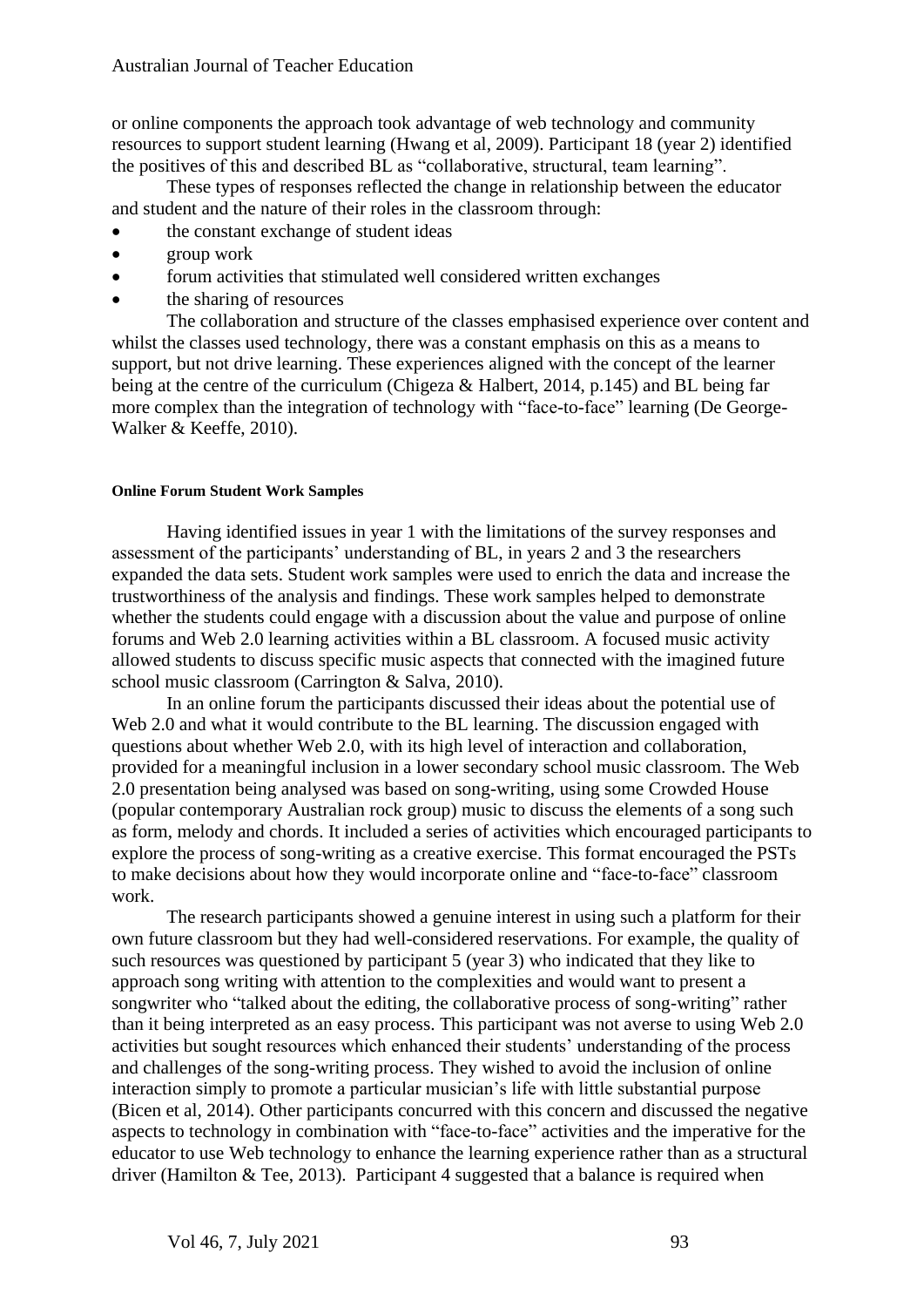considering the inclusion of technology in the classroom as "using ipads instead of [musical] instruments is never something that I will be happy to do''.

The opportunities for the sharing of resources was valued by participant 6 who said "students are given the opportunity to (respectfully) express their points of view…forum sites like this gives people a voice when they do not feel like they have one.'' The increased emphasis on the student (Oliver & Trigwell, 2005) that BL often provides was acknowledged by participant 6 who referred to the potential it offers for those who feel uncertain about communicating. They suggested it encourages these learners to ''talk to their peers freely without the use of words... it's…a community based event that allows classrooms to merge and for subjects to expand.'' The sense of community that the blend of online and in-class activities provided was valued by participants (Garrison & Kanuka, 2004).

Participants displayed a good sense of the potentially positive effect of Web 2.0 in a BL classroom and showed that they understood the contextual restrictions and considerations in relation to the particular subject, music, for which they were considering BL. No participants were satisfied with a completely online approach, particularly when it came to the practical inclusion of musical instruments and the art of musical performance. The preference was for a combination of "face-to-face" and online teaching. Participants identified the potential issues whilst also valuing the positives for learning. The views expressed showed a thoughtful and considered approach to the opportunities such platforms present for the implementation of BL whilst being very mindful of its use as a support to learning with a clearly defined educational purpose.

#### **Implications for PST Courses with Consideration to COVID-19**

This research began prior to the COVID-19 pandemic. The intention was to gather data which informed an understanding of PSTs' understanding of BL to inform their own and other PST educators' practice. Whilst this is still considered a valid and important purpose, COVID-19 has radically changed the way educators are now delivering their content and learning. This has forced a re-think about how education will move forward to allow for swift and effective responses to an unpredictable global environment. PST courses need to respond effectively and focus on teaching approaches which allow for flexibility, responsiveness and continual access to resources. BL offers these elements, but there are two challenges to be addressed if we are to begin to include it as a more focused part of PST education.

Firstly, the findings indicated a wide range of understandings among the participants and importantly, differing levels of willingness to engage with the concept of BL. A small group of PSTs showed no development in their understanding of BL, from pre-to postsurvey, whilst many participants demonstrated considerable development. Whilst many showed that they understood the two basic elements of BL, online and in-class activities, this level of understanding did not necessarily engage with the more complicated concepts which incorporate changes to classroom content, a re-think of educator and student roles and the structure of classroom activities. This finding suggests that the first challenge is for PST educators to ensure that all PSTs engage appropriately with the complexities of BL and review their students' understanding progressively to ensure comprehension. PSTs will then be better positioned to implement BL with confidence and skill in a "face-to-face" or online classroom and positively manage unpredictable modes of delivery.

The second challenge for PST educators, and educators more generally, is to re-think the concept of BL for the online learning environment. The inclusion of technologies and the emphasis on students, experience and pedagogies are all aspects which are transferable into the increasing online teaching space. However, the component of "face-to-face" teaching and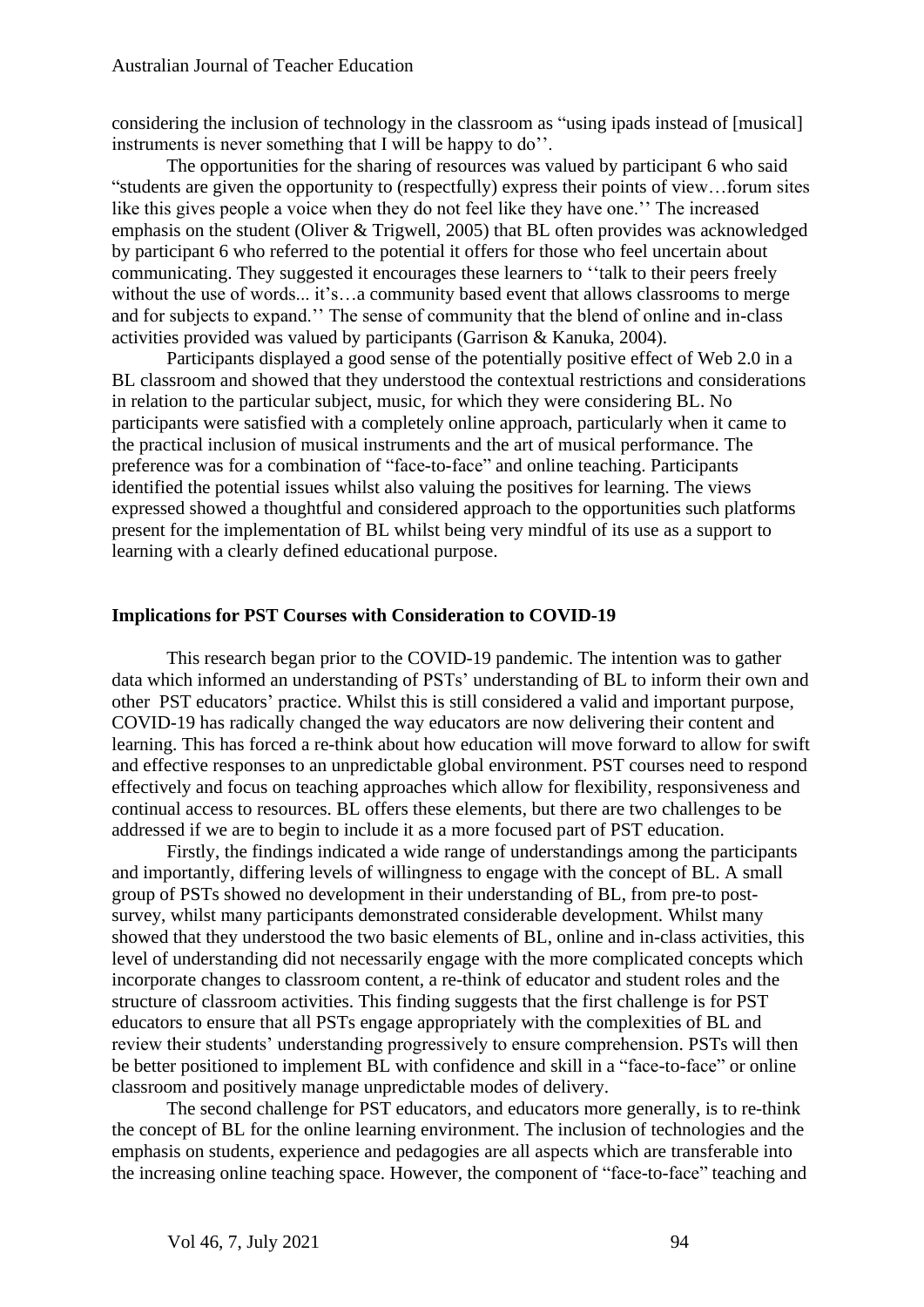how this is implemented in BL needs to be re-considered to expand the traditional concept of the educator and students working together in the same physical space.

BL should be specifically addressed in a focused and consistent manner in PST classes to meet the first challenge presented above. This will require PST educators to connect BL to their students' imagined school classrooms and thereby provide them with a valuable teaching approach to manage an unpredictable post-pandemic classroom. This can be underpinned by a more contemporary view of "face-to-face" teaching re-shaped for the online classroom. The current researchers recommend that the second challenge is addressed through a cross-university exploration of the model of "face-to-face' teaching in BL within the PST space. By effectively addressing both challenges, school students' outcomes can be positively impacted by a well-conceived BL program delivered by a confident and knowledgeable graduate teacher.

## **References**

- Berg, B.L. (2001). Qualitative research methods for the social sciences.  $4<sup>th</sup>$  edition. Boston MA: Allyn & Bacon.
- Bicen, H., Ozdamli, F., & Uzunboylu, H. (2014). Online and blended learning approach on instructional multimedia development courses in teacher education. *Interactive Learning Environments*, *22*(4), 529-548. <https://doi.org/10.1080/10494820.2012.682586>
- Carrington, S., & G. Selva, G. (2010). Critical social theory and transformative learning: evidence in pre-service teachers' service-learning reflection logs. *Higher Education Research & Development*, *29*(1), 45-57.<https://doi.org/10.1080/07294360903421384>
- Chigeza, P., & Halbert, K. (2014). Navigating E-Learning and Blended Learning for Preservice Teachers: Redesigning for Engagement, Access and Efficiency. *Australian Journal of Teacher Education*, *39*(11).<https://doi.org/10.14221/ajte.2014v39n11.8>
- Crawford, R., & Jenkins, L. (2017). Blended learning and team teaching: Adapting pedagogy in response to the changing digital tertiary environment. *Australasian Journal of Educational Technology*, *33*(2), 51-72.<https://doi.org/10.14742/ajet.2924>
- Crawford, R., & Jenkins, L. (2018). Making pedagogy tangible: Developing skills and knowledge using a team teaching and blended learning approach. *Australian Journal of Teacher Education*, *43*(1), 127-142.<https://doi.org/10.14221/ajte.2018v43n1.8>
- Creswell, John. W. (2014). R*esearch Design: Qualitative, quantitative and mixed method approaches*, 4th edition. Thousand Oaks, CA: Sage Publications.
- De George-Walker, L., & Keeffe, M. (2010). Self-determined blended learning: a case study of blended learning design. *Higher Education Research & Development*, *29*(1), 1-13. <https://doi.org/10.1080/07294360903277380>
- Eret-Orhan, E., Ok, A., & Capa-Aydin, Y. (2018). We train, but what do they think? Preservice teachers' perceptions of the adequacy of their teacher education in Turkey. *Asia-Pacific Journal of Teacher Education*, *46*(2), 183-198. <https://doi.org/10.1080/1359866X.2017.1355050>
- Garrison, D. R., & Kanuka, H. (2004). Blended learning: Uncovering its transformative potential in higher education. *The Internet and Higher Education*, *7*(2), 95–105. <https://doi.org/10.1016/j.iheduc.2004.02.001>
- Hamilton, J., & Tee, S.W. (2013). Blended teaching and learning: a two-way systems approach. *Higher Education Research & Development*, *32*(5), 748-764. <https://doi.org/10.1080/07294360.2012.711301>